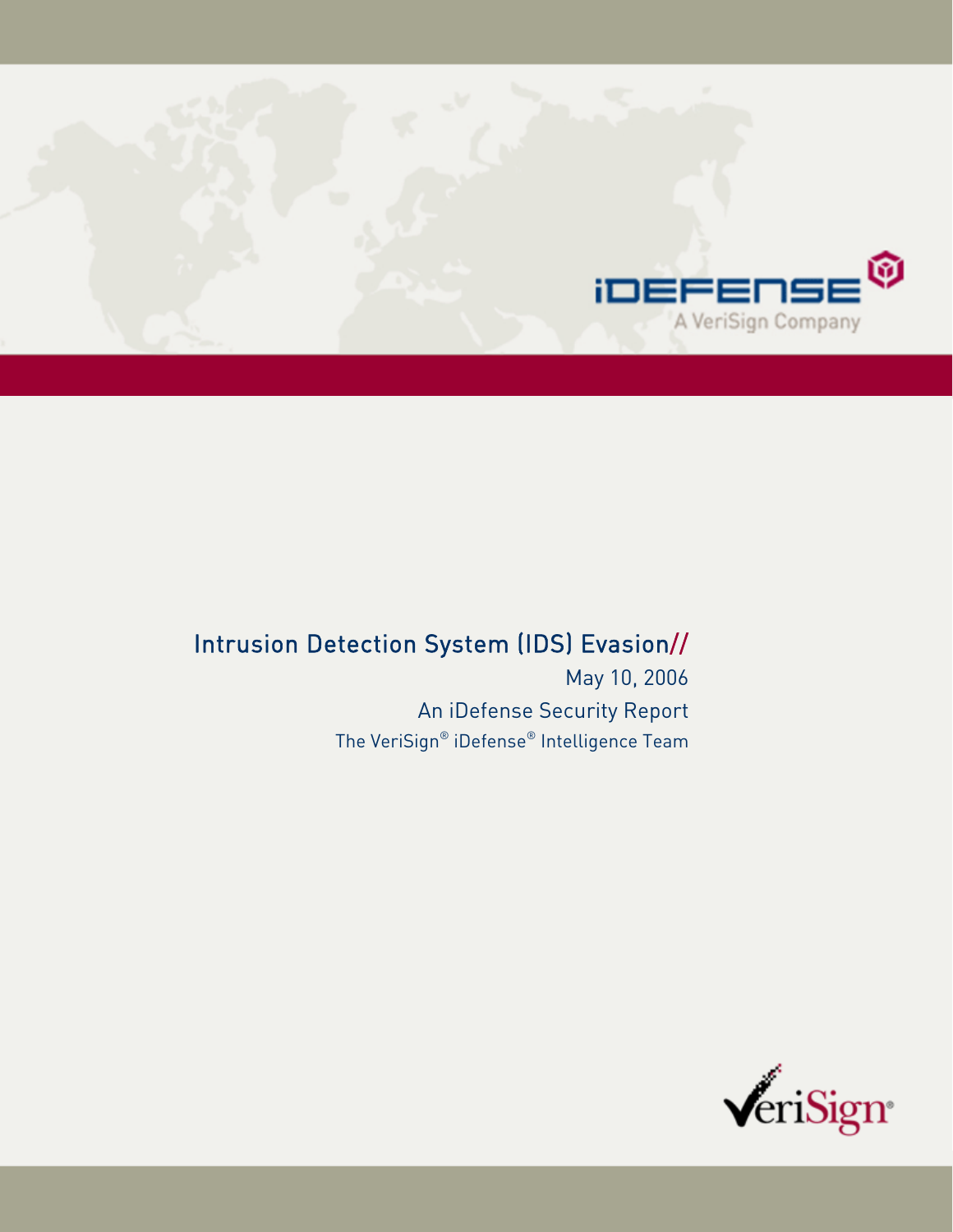



Created and distributed by the iDefense Intelligence Operations Team

#### INSIDE THIS REPORT

|   | 1.1           |  |
|---|---------------|--|
|   | 1.2           |  |
|   | 1.3           |  |
|   | 1.4           |  |
|   | 1.5           |  |
| 2 |               |  |
|   | 2.1           |  |
|   | $2.2^{\circ}$ |  |
|   | 2.3           |  |
|   | 2.4           |  |
|   | 2.5           |  |
|   | 2.6           |  |
|   | 2.7           |  |
| 3 |               |  |
|   | 3.1           |  |
|   | 3.2           |  |
|   | 3.3           |  |
|   | 3.4           |  |
|   | 4             |  |



21345 Ridgetop Circle, Sterling, VA 20166<br>Toll Free: 877.516.2974 Main: 703.390.1230 Fax: 703.390.9456 www.idefense.com | di@idefense.com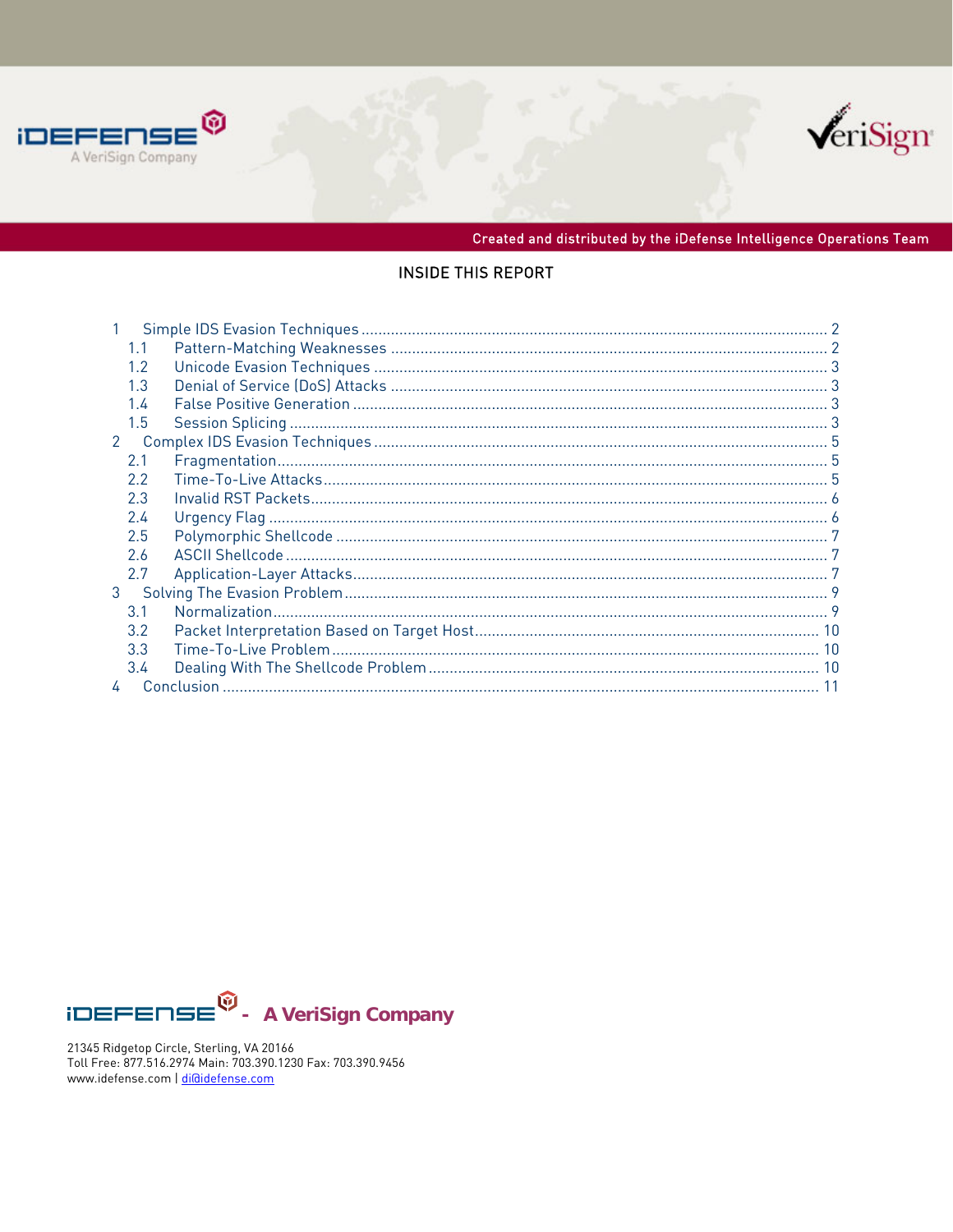

## 1 Simple IDS Evasion Techniques

Intrusion detection system (IDS) technology became popular with most system administrators in the midto-late 1990s because they allowed administrators to identify if and when a break-in had been attempted. The technology seemed simple enough, a network appliance that monitored network traffic for signs of an attack or abusive behavior and alerted system administrators.

Soon after IDS technology emerged in the corporate environment, hackers introduced several methods for evading detection. At first, evasion techniques were crude, with denial of service (DoS) attacks, false positives and simple pattern-matching techniques among the simplest. Over time, however, more complex methods became available to hackers such as session splicing, fragmentation and polymorphic shellcode.

The introduction of IDS technology and the subsequent response by malicious actors marked the beginning of a race between hackers and IDS developers; developers fixing problems with IDS technology to better detect attack signatures, while hackers busily creating with new ways to elude the improved IDS technology.

This report explores why IDS technology, while useful, should not be considered an all-in-one solution for network security. IDS technology alone should not be relied upon to give an accurate assessment of a networks security status, but should be used in conjunction with other technologies that complement the strengths inherent in this technology.

#### 1.1 Pattern-Matching Weaknesses

Many of the evasion techniques crafted by hackers exploit the pattern-based detection approach employed by most IDS. Pattern-based detection uses pattern matching to identify potential attacks based on known vulnerabilities or commonly used strings within exploit code. This approach is problematic, however, because not all input need be the same to trigger certain vulnerabilities, and even slight changes in input can bypass detection patterns, making it difficult to develop effective patterns. The following example illustrates a pattern that would be processed from an HTTP session, and an obfuscated version that attempts to bypass the pattern.

Pattern: GET /cgi-bin/phf?

Obfuscation: GET /cgi-bin/aaaaaaaaaaaaaaaaaaaaaaaaaa/..%25%2fp%68f?

Both versions result in the same output, yet look very different.

This example is simplistic and may or may not bypass the pattern matching engines of most IDS technology. However, it effectively demonstrates that input can vary and still yield the same output.

Most modern IDSs have greatly improved in this particular area. However, some publicly released signatures can be bypassed due to weaknesses in the signature patterns used.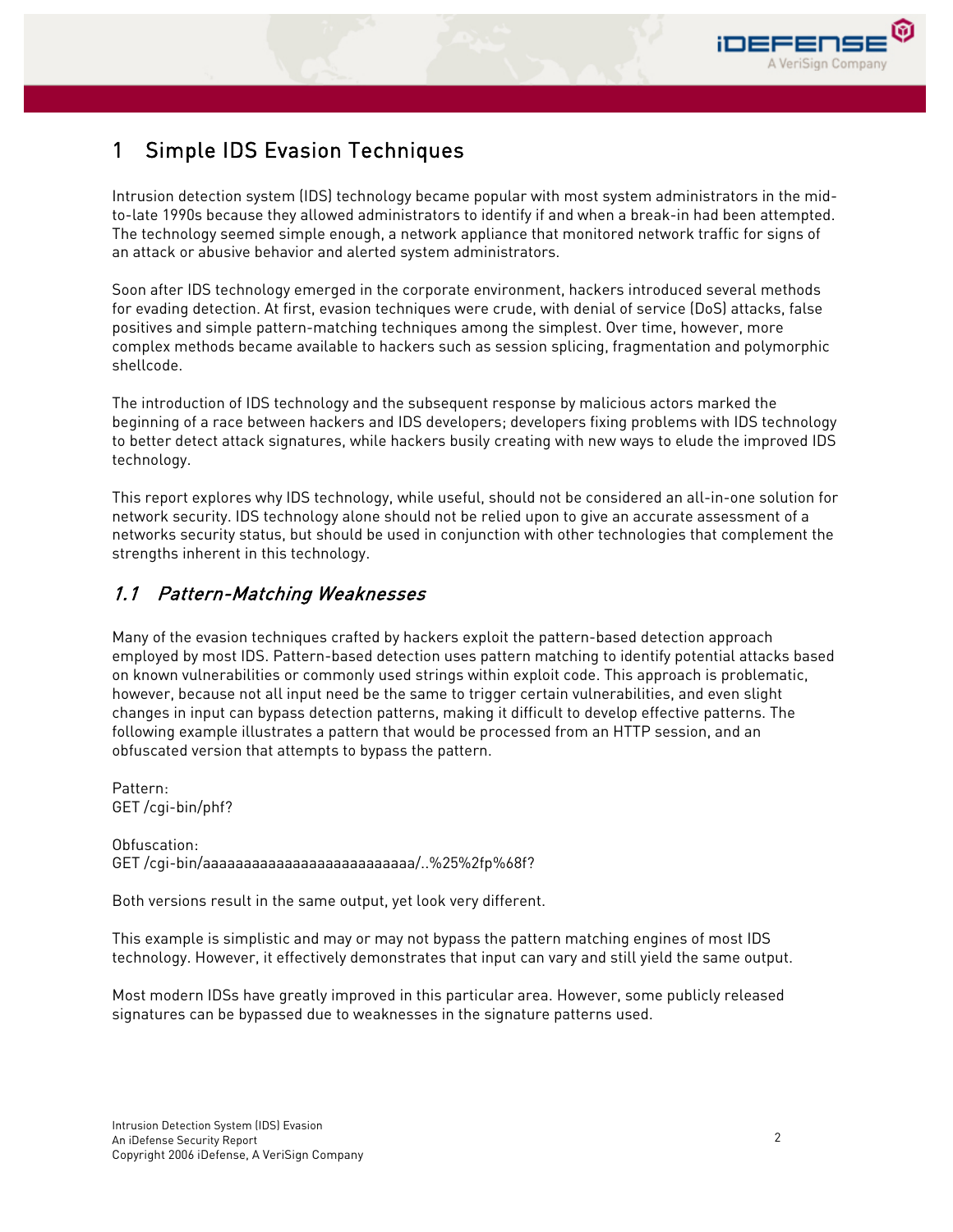

#### 1.2 Unicode Evasion Techniques

A similar method of eluding IDS technology involves Unicode. Unicode is a character representation that gives each character a unique identifier for each written language to facilitate uniform the computer representation of each language.

This is problematic for IDS technology because it is possible to have multiple representations of a single character. For example, '\' can be represented as 5C, C19C and E0819C, which makes writing pattern matching signatures very difficult. However, the Unicode standard was recently changed to make multiple representations illegal. It is important to note, however, that some applications may still be using the old standard.

One example of how Unicode affects IDS is present in the Microsoft IIS 4.0/5.0 Directory Traversal vulnerability released in October 2000 by Rain Forrest Puppy. This IIS vulnerability improperly restricts directory listings that were Unicode encoded within the URL request. This allowed remote attackers to view files on the IIS server that they normally would not be permitted to see.

#### 1.3 Denial of Service (DoS) Attacks

Many IDSs employ central logging servers that are used solely to store IDS alert logs. The central server's function is to centralize alert data so it can be viewed as a whole rather than on a system-bysystem basis. However, if attackers know the central log server's IP address, they could slow it down or even crash it using a DoS attack. After the server is shut down, attacks could go unnoticed because the alert data is no longer being logged.

Another method attackers might use is to send false positives in an attempt to fill the central log server's disk space. Once the disk space is filled, attacks might go unnoticed because, again, the alert data is no longer being logged.

#### 1.4 False Positive Generation

Another attack similar to the DoS method is to generate a large amount of alert data that must be logged. Attackers can craft packets known to trigger alerts within the IDS, forcing it to generate a large number of false reports. This type of attack is designed to create a great deal of log "noise" in an attempt to blend real attacks with the false. Attackers know all too well that when looking at log data, it can be very difficult to differentiate between legitimate attacks and false positives.

If attackers have knowledge of the IDS system, they can even generate false positives specific to that IDS. Furthermore, most IDSs contain the same, or at least very similar, signatures for several attacks. Both of these factors greatly increase the likelihood of a successful attack because the more signatures that IDSs have in common, and the more attackers know about a given IDS, the more false positives they can generate.

#### 1.5 Session Splicing

Session splicing is an IDS evasion technique that exploits how some IDSs do not reconstruct sessions before performing pattern matching on the data. In addition, some IDSs only reassemble parts of a session because reassembly is a very processor-intensive task.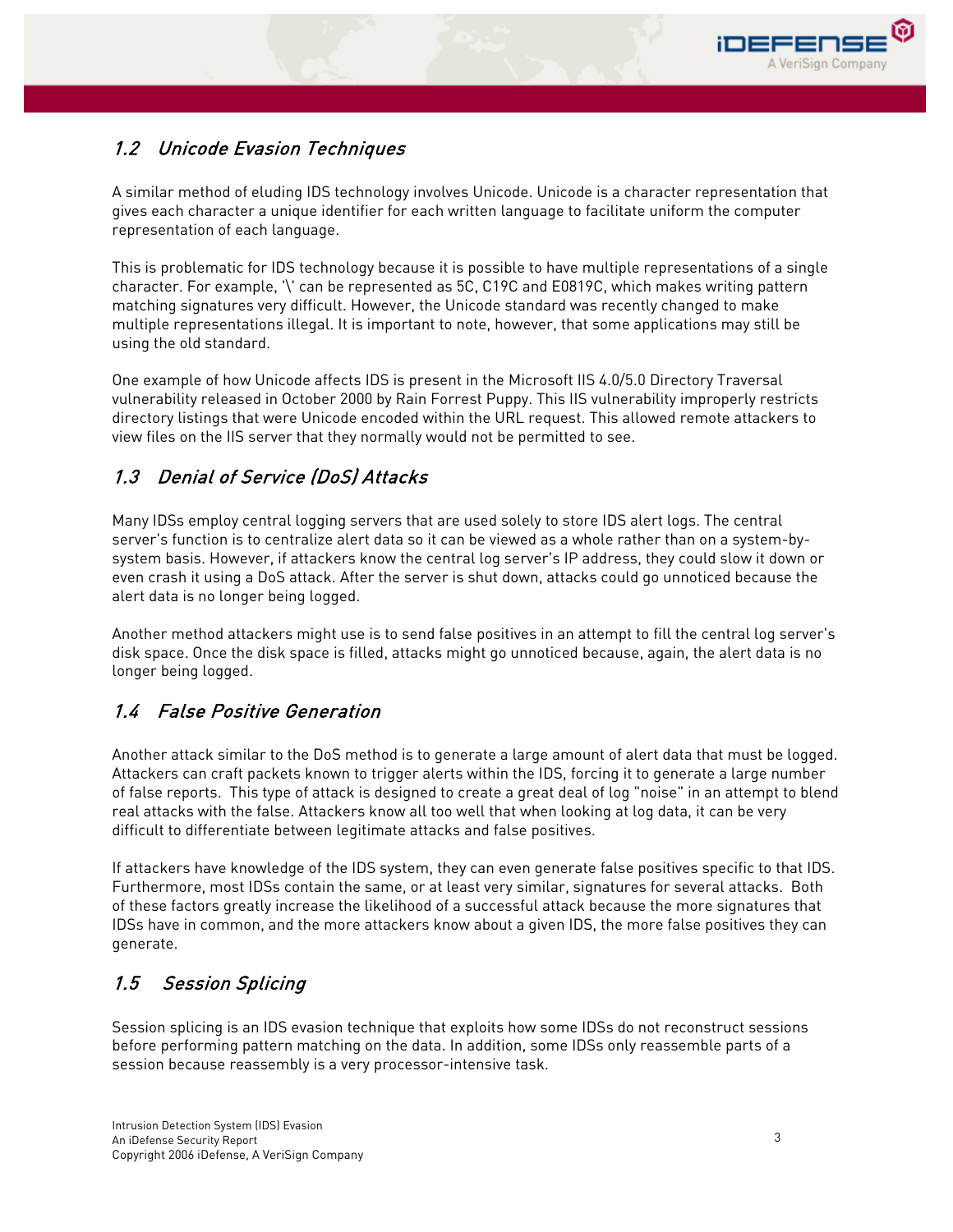

The idea behind session splicing is to split data between several packets, making sure that no single packet matches any patterns within an IDS signature. Furthermore, if attackers know what IDS system is in use, they could add delays between packets to bypass reassembly checking. Many IDSs reassemble communication streams, so if a packet is not received within a reasonable amount of time, many IDSs stop reassembling and handling that stream. If the application under attack keeps a session active longer than an IDS will spend on reassembling it, the IDS will stop. As a result, anything after the IDS stops reassembling the session will be susceptible to malicious data sent by the attacker, which would go unnoticed.

Modern IDSs have found ways to handle session splicing. For example, reassembling the full packet stream is now common practice, which essentially puts an end to session splicing attacks.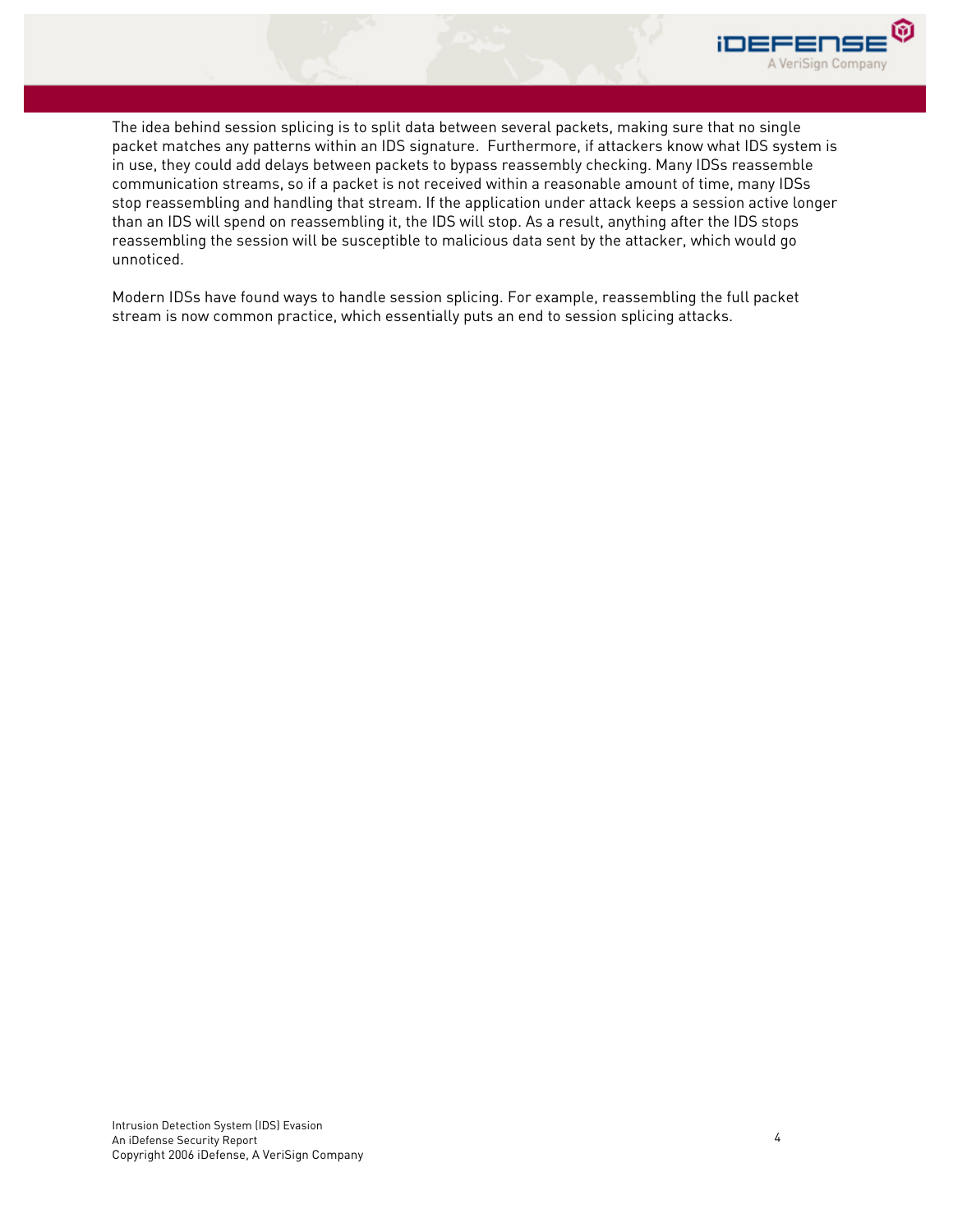

## 2 Complex IDS Evasion Techniques

#### 2.1 Fragmentation

Fragmentation attacks are similar to session splicing attacks in that attackers send packets in blocks that do not trigger an IDS signature or cause an alert. Fragmentation attacks are generally more powerful than session splicing attacks, but attackers can be more creative in evasion. There are two fragmentation methods commonly used to elude IDSs. One method overwrites a section of a previous fragment, while the second method overwrites a complete fragment. This can be useful for attackers because it enables them to write an entire packet of garbage information and craft their attack to blend in with standard protocols. The following are two examples of fragmentation attacks:

#### Attack 1: Overlap Method

Packet 1: GET /cgi-bin/ Packet 2: aaaaaaaaaaaaaaaaaaaaaaaaaaaaaaaaaaaaaaaaaa/../phxx Packet 3: f?

This example of fragmentation can overwrite the 'xx' portion of Packet 2 with the data in Packet 3, making the information resemble the following: GET /cgi-bin/ aaaaaaaaaaaaaaaaaaaaaaaaaaaaaaaaaaaaaaaaaa/../phf?

#### Attack 2: Overwrite Method

Packet 1: GET /cgi-bin/ Packet 2: some\_normal\_filename.cgi Packet 3: /aaa/../aaa/../aaa/../phxx Packet 4: f?

This example is similar to the first, but in this example, the 'xx' portion is overwritten and the some\_normal\_filename.cgi packet is completely overwritten with the last two packets. This leaves GET /cgi-bin/phf? as the end result.

It is important to note, however, that IDSs such as Snort have found ways to handle these types of attacks through reassembly.

#### 2.2 Time-To-Live Attacks

Time-to-live attacks are yet another way attackers can bypass IDS technology. For this technique to work properly, attackers must have some knowledge of the internal network topology. If attackers know the distance to the end host and whether an IDS is placed in front of the end host, they can bypass detection. By using a small TTL flag in a TCP packet, attackers can use their knowledge of the network topology and send packets that will only reach the IDS. The IDS, in turn, will think the packet addressed to the end host will make it there, which allows attackers to inject garbage packets into the IDS stream processing. By sending some packets with a large TTL flag, attackers guarantee the packet will reach the end host.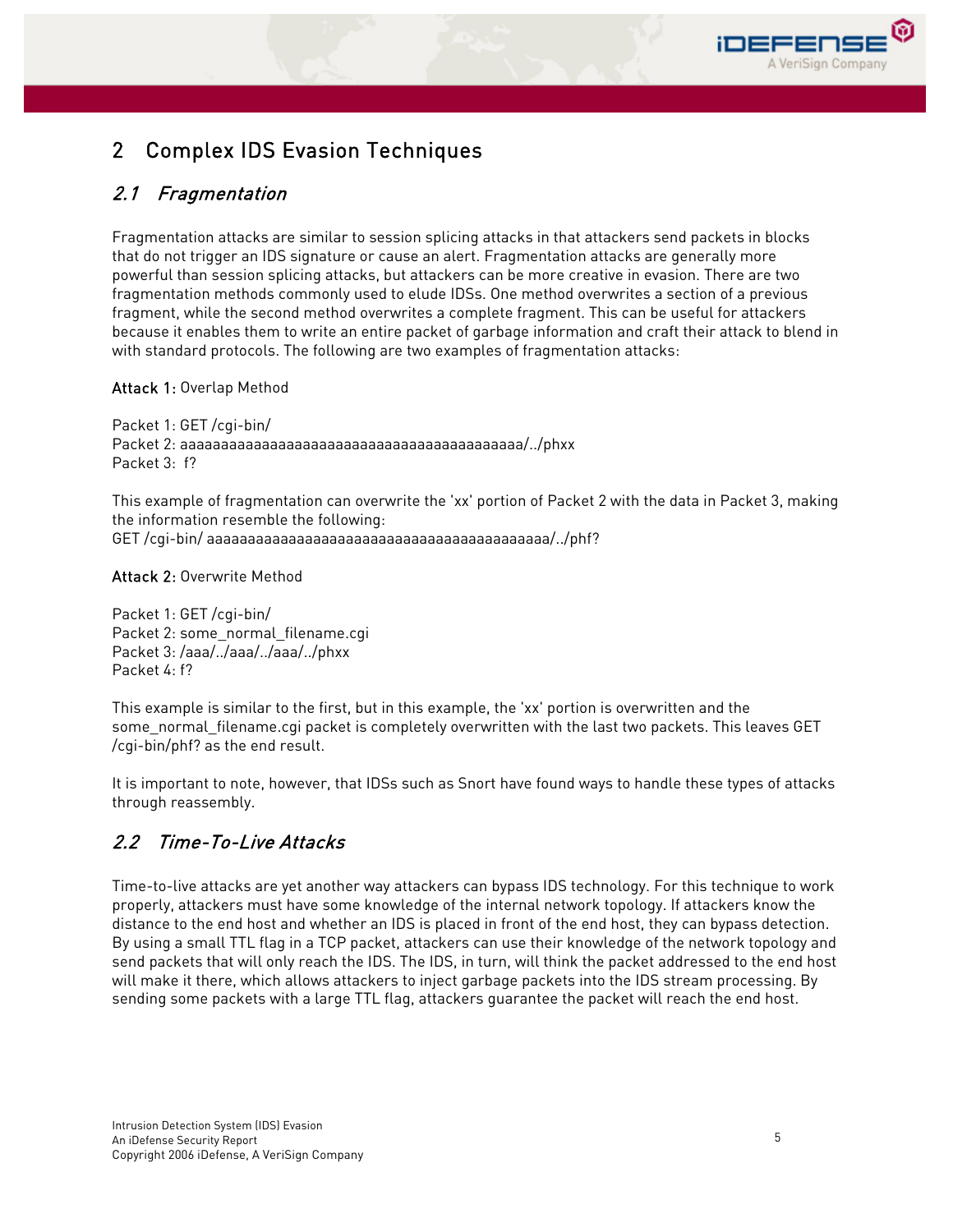

| Packet 1: GET / cgi-bin/p | TTI 10           |
|---------------------------|------------------|
| Packet 2: some file.cgi?= | TTI <sub>5</sub> |
| Packet 3: hf?             | TTI 10           |

This example assumes that the end host is beyond the 10 TTL limit and will receive the data. It also assumes that the IDS is within the 5 TTL limit, and any data lower than that will not reach the destination host. The means that the end host will receive "GET /cgi-bin/phf?" while the IDS receives "GET /cgi-bin/psome\_file.cgi?=hf?."

#### 2.3 Invalid RST Packets

The TCP protocol uses checksums to ensure that communication is reliable. A checksum is added to every transmitted segment and it is checked at the receiving end. When a checksum differs from the checksum expected by the receiving host, the packet is dropped at the receiver's end.

The TCP protocol also uses an RST packet to end two-way communications. Attackers can use this feature to elude detection by sending RST packets with an invalid checksum, which causes the IDS to stop processing the stream because the IDS thinks the communication session has ended. However, the end host sees this packet and verifies the checksum value, then drops the packet if it is invalid.

Some IDS systems might interpret this packet as an actual termination of the communication and stop reassembling the communication. Such instances allow attackers to continue to communicate with the end host while confusing the IDS because the end host accepts the packets that follow the RST packet with an invalid checksum value.

#### 2.4 Urgency Flag

The urgency flag is used within the TCP protocol to mark data as urgent. TCP uses an urgency pointer that points to the beginning of urgent data within a packet. When the urgency flag is set, all data before the urgency pointer is ignored, and the data to which the urgency pointer points is processed.

Some IDSs do not take into account the TCP protocol's urgency feature, which could allow attackers to evade IDS, as seen in other evasion techniques. Attackers can place garbage data before the urgency pointer, and the IDS reads that data without consideration for the end host's urgency flag handling. This means the IDS has more data than the end host actually processed. The following is an example of an urgency flag attack:

"1 Byte data, next to Urgent data, will be lost, when Urgent data and normal data are combined."

Packet 1: ABC Packet 2: DEF Urgency Pointer: 3 Packet 3: GHI End result: ABCDEFHI

This example illustrates how the urgency flag works in conjunction with the urgency pointer. According to the 1122 RFC, the urgency pointer causes one byte of data next to the urgent data to be lost when urgent data is combined with normal data.

A VeriSign Compan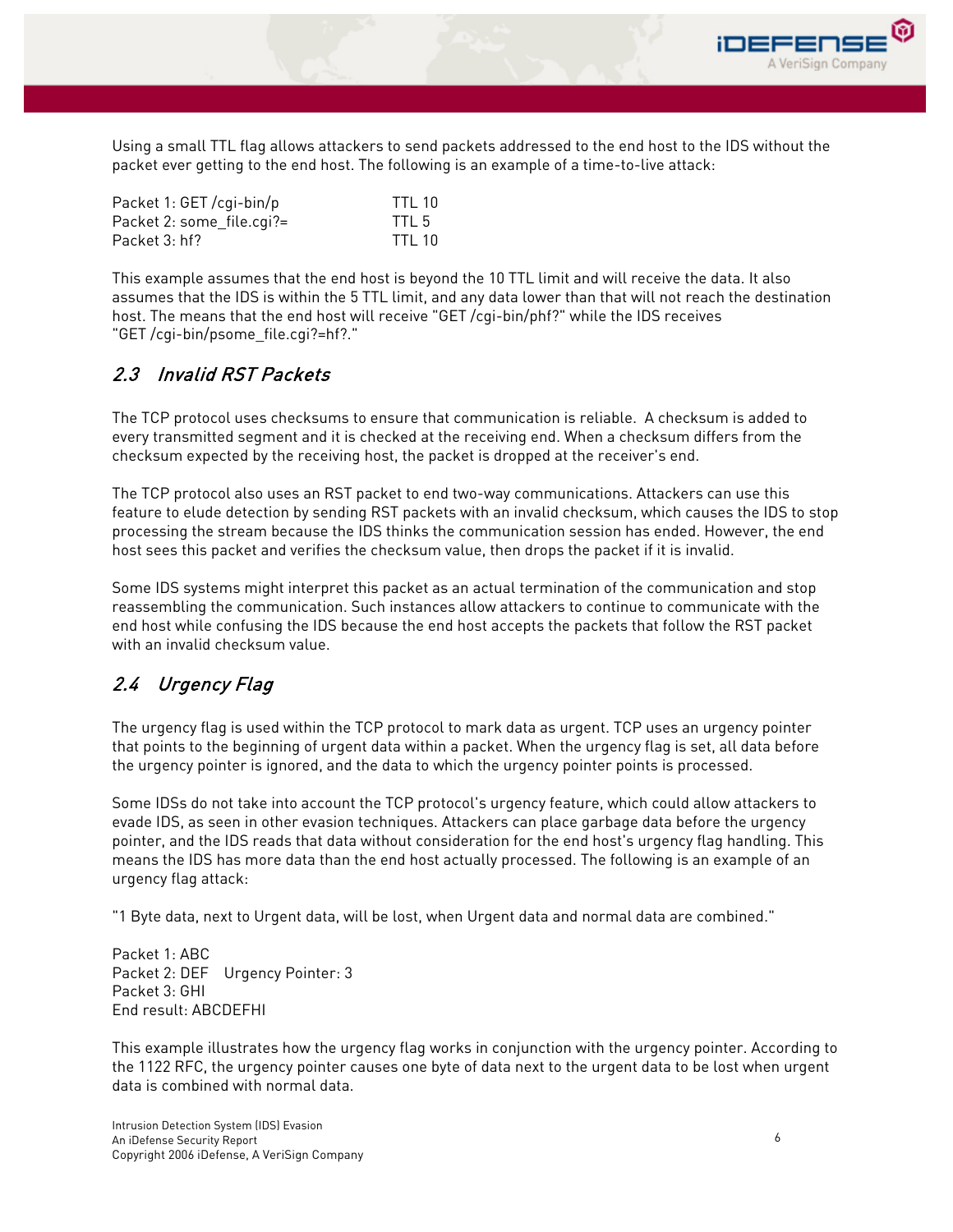

### 2.5 Polymorphic Shellcode

Most IDSs contain signatures for commonly used strings within shellcode. This is easily bypassed by using encoded shellcode containing a stub that decodes the shellcode that follows. This means that shellcode can be completely different each time it is sent.

Polymorphic shellcode allows attackers to hide their shellcode by encrypting it in a simplistic form. It is difficult for IDSs to identify this data as shellcode. This method also hides the commonly used strings within shellcode, making shellcode signatures useless.

### 2.6 ASCII Shellcode

Similar to polymorphic shellcode, ASCII shellcode contains only characters contained within the ASCII standard. This form of shellcode is useful to attackers because it allows them to bypass commonly enforced character restrictions within string input code. It also helps attackers bypass IDS pattern matching signatures because strings are hidden within the shellcode in a similar fashion to polymorphic shellcode.

Using ASCII for shellcode is very restrictive in that it limits what the shellcode can do under some circumstances because not all assembly instructions convert directly to ASCII values. This restriction can be bypassed using other instructions or a combination of instructions that convert to ASCII character representation, which serves the same purpose of the instructions that improperly convert. The following is an ASCII shellcode example:

char shellcode[] =

 "LLLLYhb0pLX5b0pLHSSPPWQPPaPWSUTBRDJfh5tDS" "RajYX0Dka0TkafhN9fYf1Lkb0TkdjfY0Lkf0Tkgfh" "6rfYf1Lki0tkkh95h8Y1LkmjpY0Lkq0tkrh2wnuX1" "Dks0tkwjfX0Dkx0tkx0tkyCjnY0LkzC0TkzCCjtX0" "DkzC0tkzCj3X0Dkz0TkzC0tkzChjG3IY1LkzCCCC0" "tkzChpfcMX1DkzCCCC0tkzCh4pCnY1Lkz1TkzCCCC" "fhJGfXf1Dkzf1tkzCCjHX0DkzCCCCjvY0LkzCCCjd" "X0DkzC0TkzCjWX0Dkz0TkzCjdX0DkzCjXY0Lkz0tk" "zMdgvvn9F1r8F55h8pG9wnuvjrNfrVx2LGkG3IDpf" "cM2KgmnJGgbinYshdvD9d";

When executed, the shellcode above executes a "/bin/sh" shell. Looking closely, readers will see that 'bin' and 'sh' are contained in the last few bytes of the shellcode.

#### 2.7 Application-Layer Attacks

Application layer attacks enable many different forms of evasion. Many applications that deal with media such as images, video and audio employ some form of compression that allows the media to be sent in a form much smaller than the original, uncompressed form, which increases data transfer speeds. When a flaw is found in these applications, the entire attack can occur within compressed data, and the IDS will have no way to check the compressed file format for signatures.

Many IDSs look for specific conditions that allow for an attack. However, there are times when the attack can take many different forms. For example, integer overflow vulnerabilities could be exploited using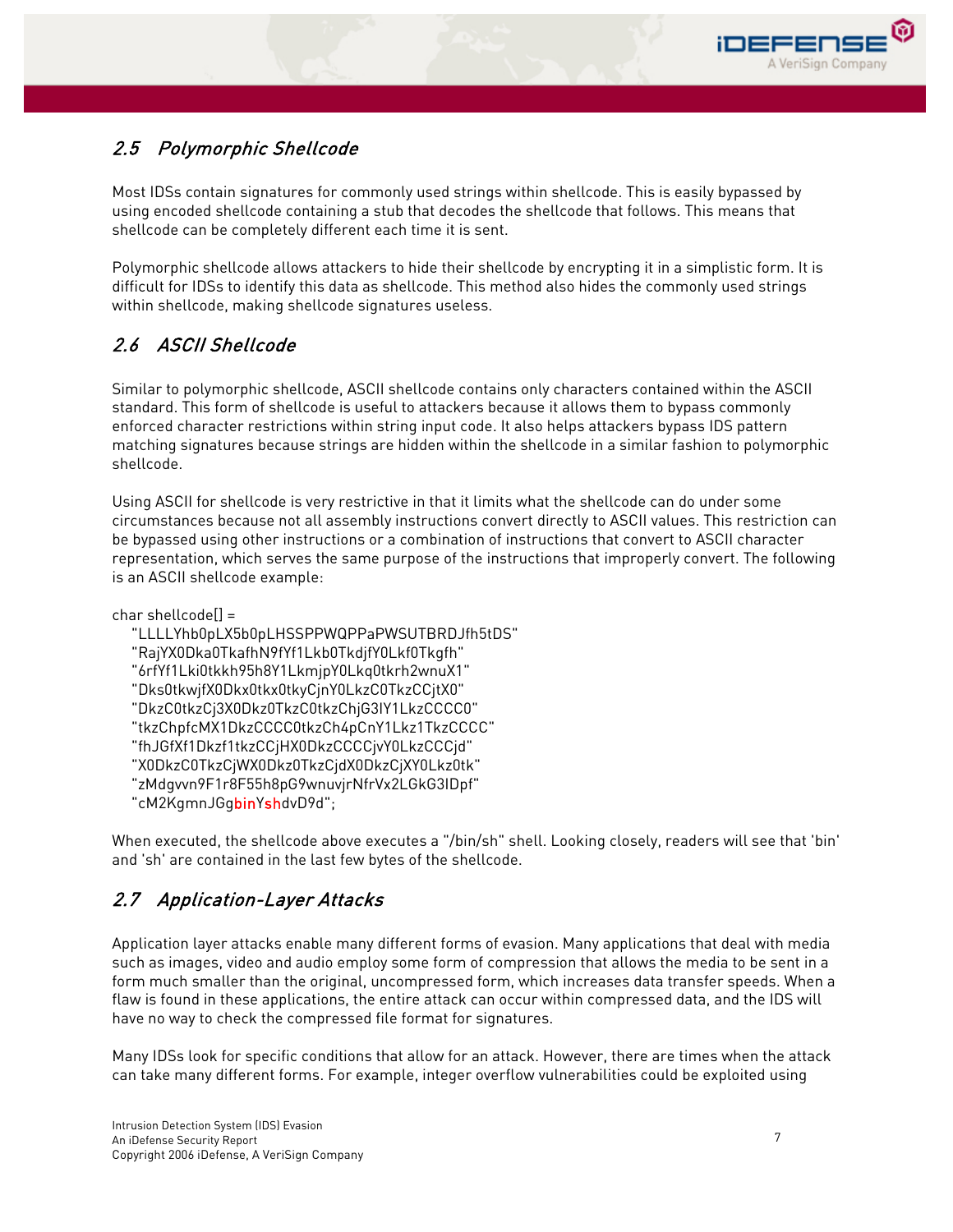

several different integer values. This fact combined with compressed data makes signature detection extremely difficult.

A recent example of an application layer attack was possible within the Windows Media Player BMP flaw MS06-005. By making shellcode that contained several different forms of "nops" (i.e., no operation opcode), it was possible to create a seemingly legitimate bitmap file. Combined with polymorphic shellcode at the end of the nopsled, this could easily evade any IDS signatures developed for this flaw. In addition, if the IDS does not look for the cause of the flaw (i.e., the size field within the BMP format's header), a different size could be used nearly every time with almost no side effects on exploitation.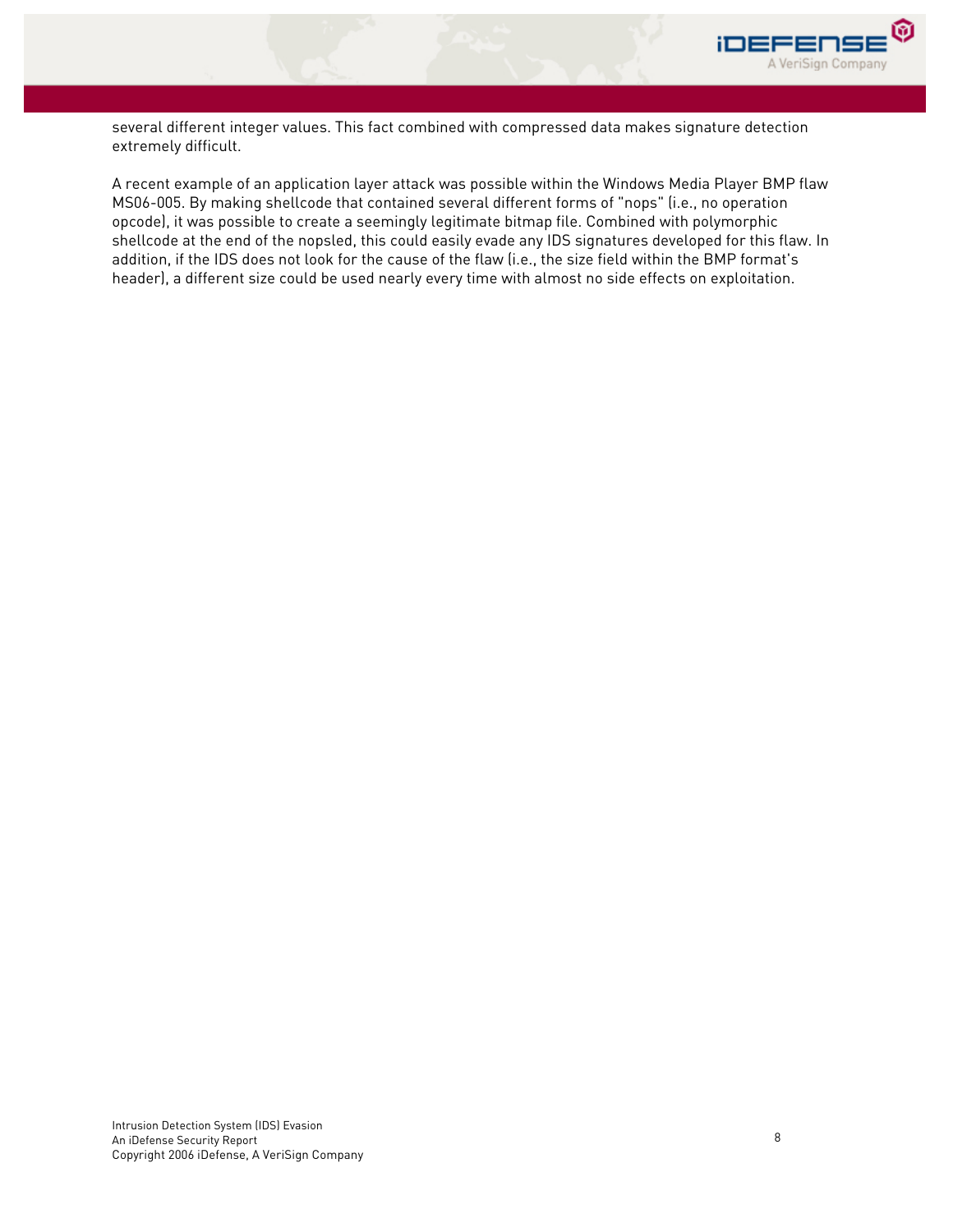

## 3 Solving The Evasion Problem

So, what can IDS developers and IDS users do to resolve the evasion problem? Surprisingly, the answer for users is very little. The best approach to mitigating the threat of IDS evasion is to maintain security vulnerability awareness, patch vulnerabilities as soon as possible and wisely choose the IDS based on the network topology and network traffic received.

IDS developers have created methods of avoiding many of the evasion techniques discussed above. Methods such as stream normalization, support to properly reassemble fragmented streams and Unicode and UTF8 decoding are just a few of the features to look for when deciding on which IDS to deploy.

#### 3.1 Normalization

Normalization takes obfuscated input and attempts to translate it into what the end host will eventually see. This usually entails encoding in formats such as Unicode and UTF8. The normalization process allows for encoding, translation and the application of pattern matching to the normalized data, which prevents attackers from obfuscating the attack strings using Unicode or UTF8 strings. However, there are other obfuscation methods that could circumvent this such as polymorphic shellcode, ASCII shellcode and other encodings supported by the application being exploited. Some IDSs are attempting to apply normalization to polymorphic shellcode, but it is difficult to spend the time required to decode polymorphic shellcode while trying to effectively monitor the remaining network traffic.

Normalization also applies to network data. Some IDSs normalize fragmented packets and allow those packets to be reassembled in the proper order, which enables the IDS to look at the information just as the end host will see it. In addition, some IDSs change the time-to-live field to a large number, which ensures that it reaches the end host.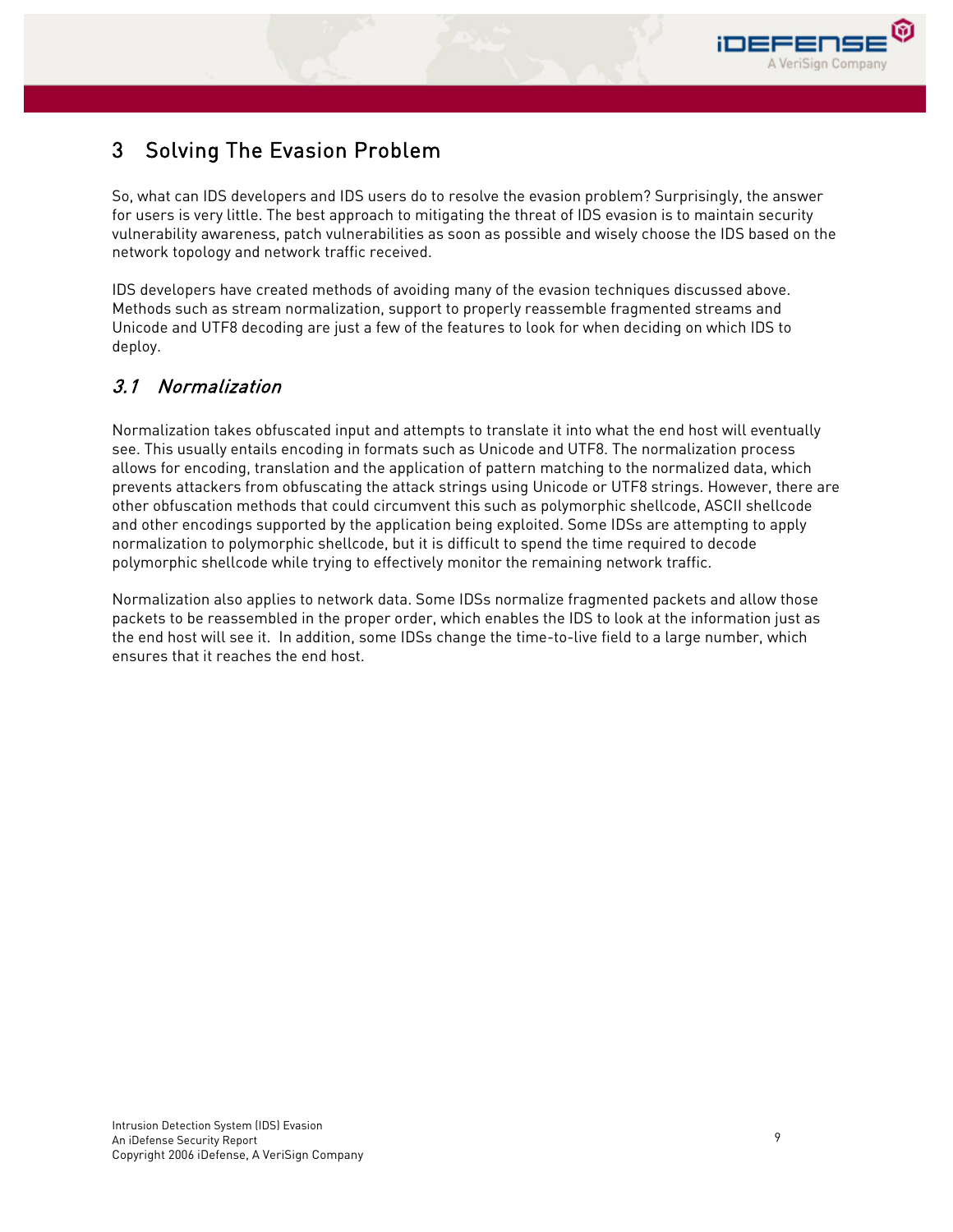

### 3.2 Packet Interpretation Based on Target Host

When comparing the strengths of evasion techniques to the methods used to prevent them, one can see that IDS is at a disadvantage because these systems attempt to recreate what the end host will see and handle. This is problematic because there are so many disparate methods of communicating data over a network. In order to properly complete this task, the end host's TCP/IP stack should be used rather than trying to recreate the stream in a way that the stream may be handled. In using the host to do the work, the guessing portion of the task is eliminated. This type of system must still handle various forms of encodings and would still be flawed in some ways, but the impact of the majority of network-based evasions would be greatly mitigated.

Another option that may be as effective as host-based IDSs is using modular TCP/IP stacks within an IDS, and using the stacks based on the targeted host's operating system. Before it would be practical, however, this method must be thoroughly researched. For example, the manner in which each operating system handles anomalous traffic must be thoroughly reviewed. Ultimately, this method may prove very effective in mitigating network-level evasions such as fragmentation, RST packet handling and Urgency Flags.

#### 3.3 Time-To-Live Problem

The TTL problem presents some interesting solutions. There are several options that could solve this problem, some of which may even help identify and eliminate future problems.

The first method of dealing with this issue is to automatically change the TTL field to a large value, which ensures that the end host always receives the packets. In such cases attackers cannot slip information to the IDS. As a result, that data never reaches the end host, leaving the end host with the malicious payload. The data slipped to the IDS is intended to only reach the IDS, but if it reaches the end host, the attack is successfully mitigated.

The second method is more complex and provides some other possibilities for the data. The first thing that must be done is the IDS must collect all the MAC addresses within the network it is monitoring. It must then get TTL information for each host and map that information to each host. As a result, the IDS will know the distance to the host for which the data is destined and that host's MAC address. This could lend itself to other forms of detection that are purely signature based. However, if hosts regularly move within the network, this data must be updated.

#### 3.4 Dealing With The Shellcode Problem

One method of detecting polymorphic shellcode deals with looking for nop opcode other than 0x90. There are several op codes that do not touch memory, but alter register values. These opcodes are commonly used within polymorphic shellcode to mask it from IDSs. The current method entails referencing a number of nop opcodes within a threshold and creating an alert if that threshold is reached. This method is fairly accurate, but has been known to yield false positives. In addition, this method does not limit the impact of shellcode and the creative things that attackers can do with it.